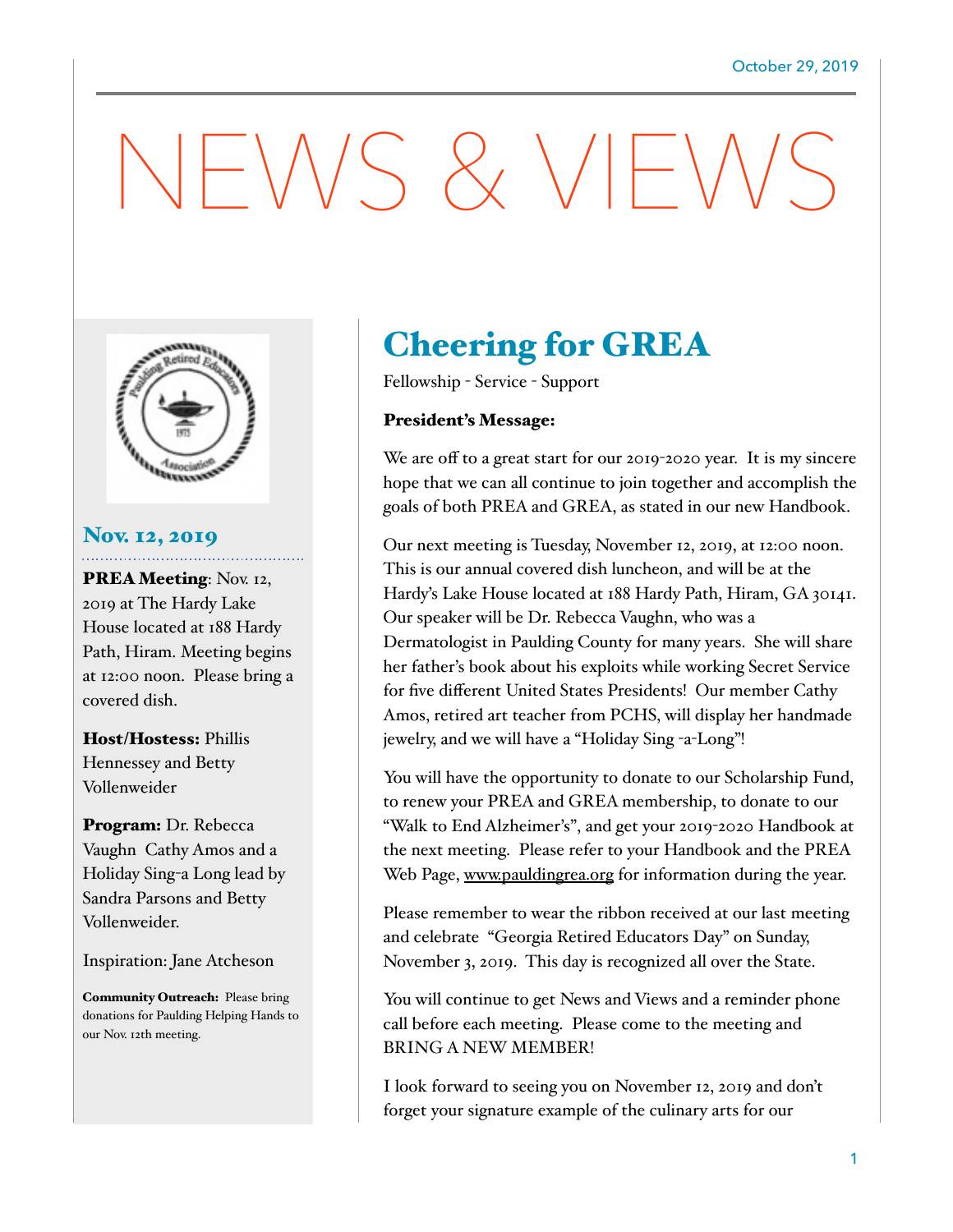#### Dates to remember:

January 14, 2020: PREA meeting

March 10, 2020: PREA Breakfast Meeting and Memorials and Recognitions

April 2, 2020: Cluster Meeting at Cherokee Country Club, Cedartown, GA 11:00 am - 1:00 pm

May 5\_7, 2020: Annual GREA Convention at Stone Mountain, GA

May, 2020: PREA Meeting to Celebrate with the 2019 Retirees.

All PREA members are invited to work with the Scrapbook Committee. Contact Betty Vollenweider for more information.

# luncheon!!! Barbara Cohran 770\_445\_3006 babscc@gmail.com

Celebrate GEORGIA RETIRED EDUCATORS DAY November 3, 2019!

Helping Hands of Paulding County needs our help. Please bring donation of food or money to help feed the hungry in Paulding County. Below is a list of items that Helping Hands has requested:

| Peanut Butter       | Jelly      | Mac & Cheese             |
|---------------------|------------|--------------------------|
| Pancake Mix         | Syrup      | Sugar                    |
| Flour               | Oatmeal    | Canned Fruit             |
| <b>Toilet Paper</b> | Soap       | Paper Towels             |
| Shampoo             | Toothbrush | <b>Feminine Products</b> |

Adult/Infant Diapers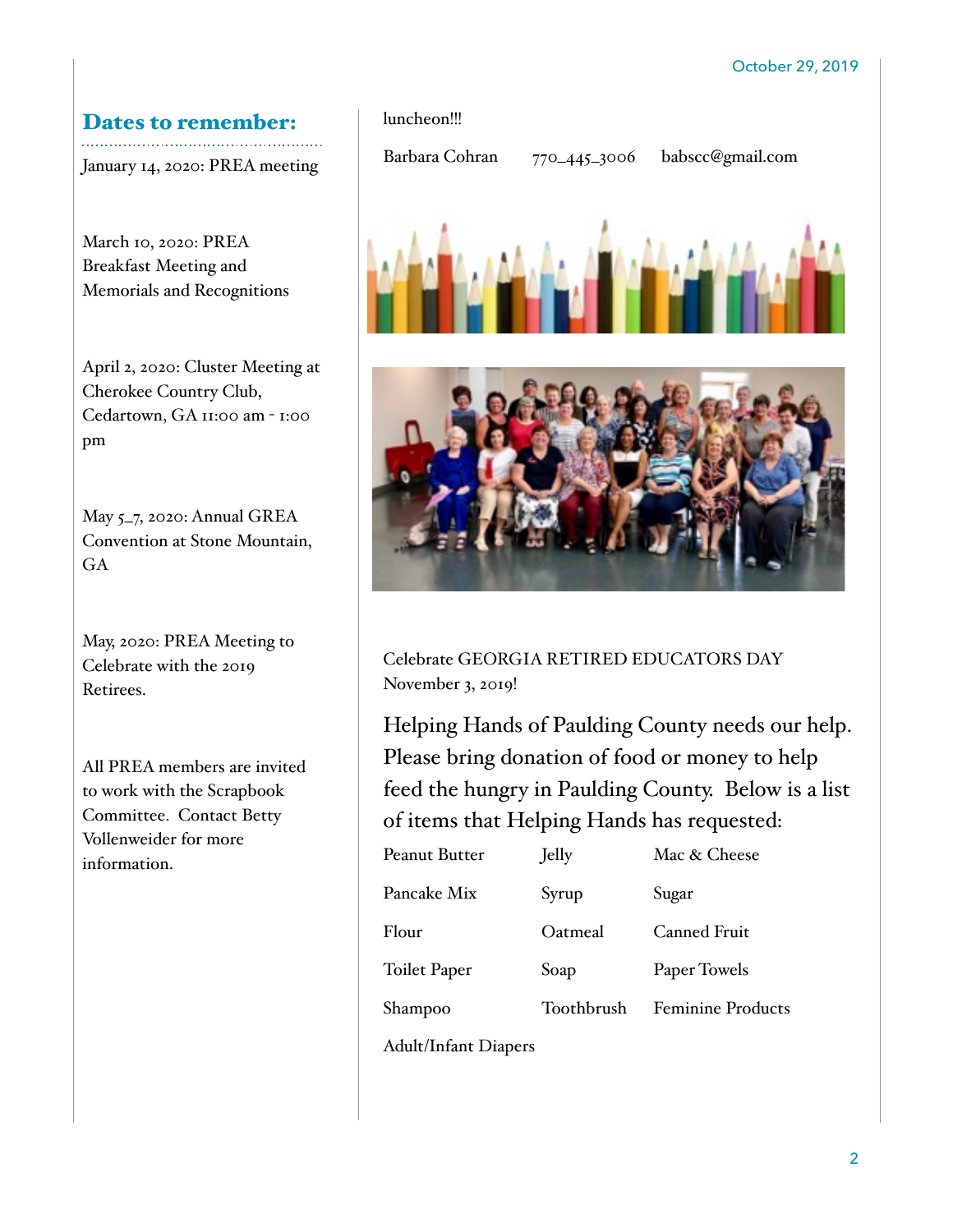

Thank You to all who came out to join PREA in our "Walk to End Alzheimer's"! It is still not to late to donate! If you could not take part in the Walk on Oct. 19, you can still donate at our Nov. 12th meeting.





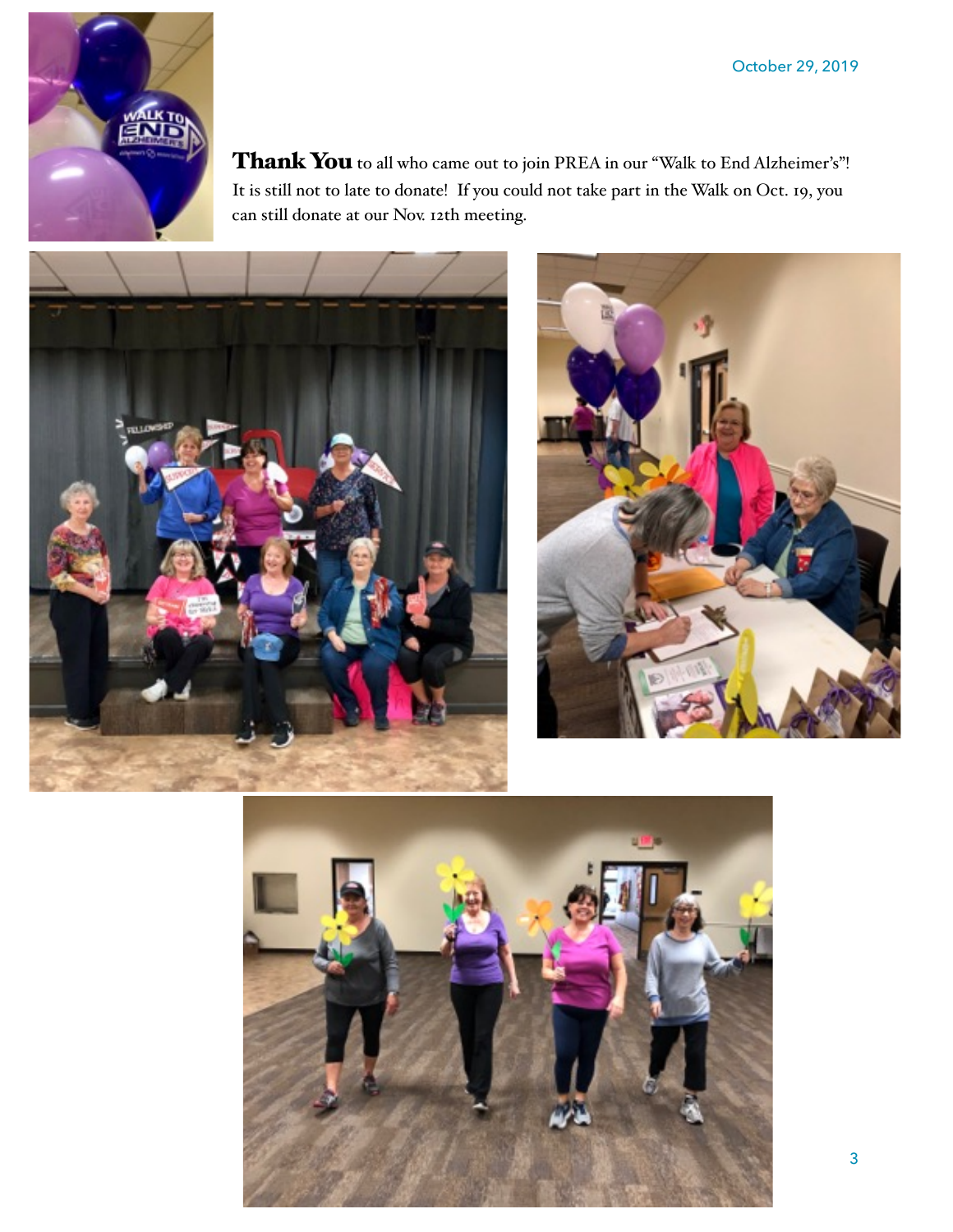





Photos from our Sept. 10, 2019 meeting.